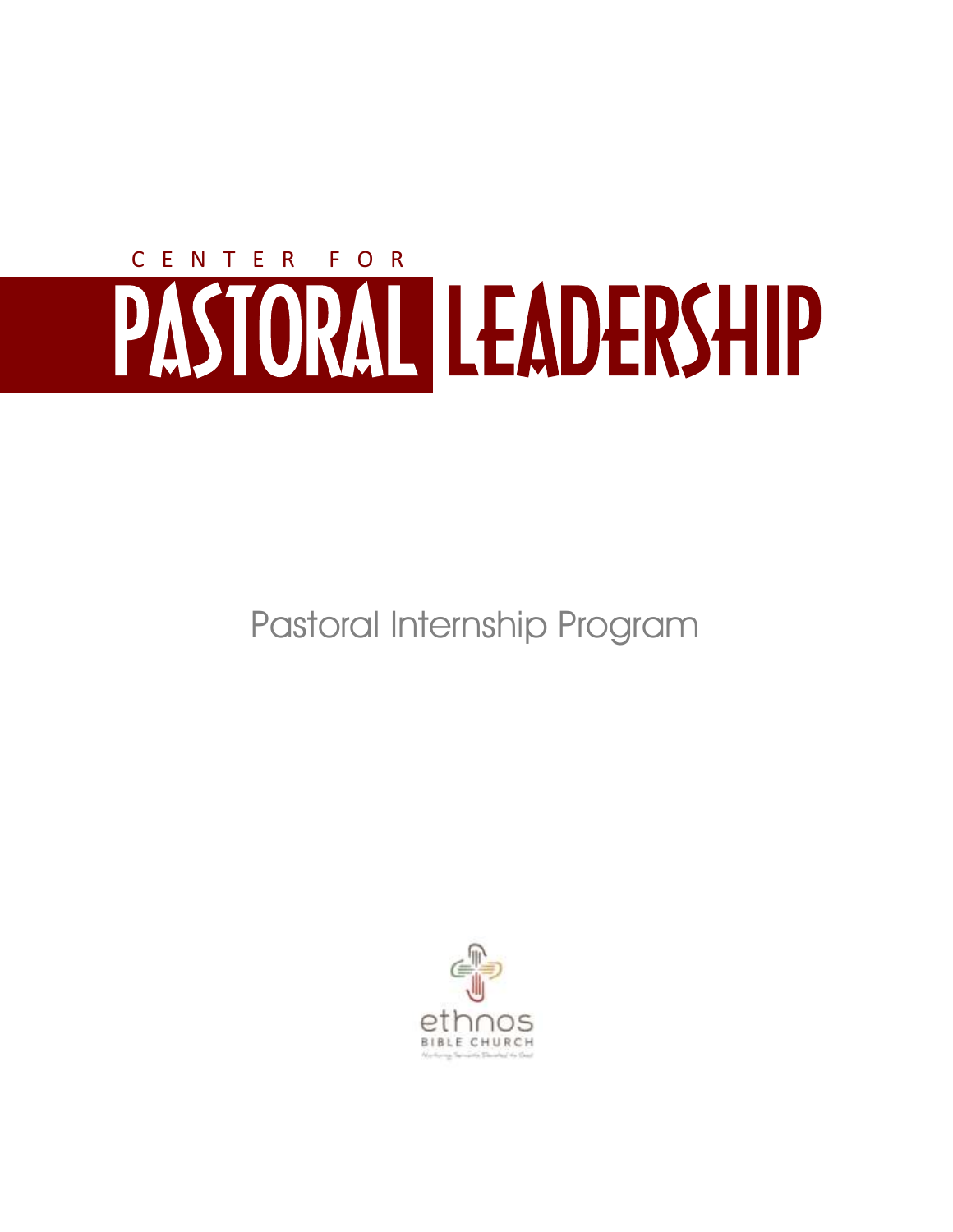# **PASTORAL INTERNSHIP OVERVIEW**



#### **INTRODUCTION**

Ethnos Bible Church has designed a Pastoral Internship Program reserved only for people seriously pursuing to serve in church ministry. The program seeks to equip the person with the skills necessary for effective ministry. We give the student opportunities for direct ministry involvement under the supervision of the Board of Elders. The program has three phases that encompass two years of ministry experience.

#### **PHASE 1: PASTORAL HEART**

This phase includes a year of ministry experience and leadership training under the supervision of the Board of Elders. It seeks to discern if the student has the heart for people necessary for effective ministry. A recommendation of the Board of Elders is required for the student to move on to the second phase of the internship.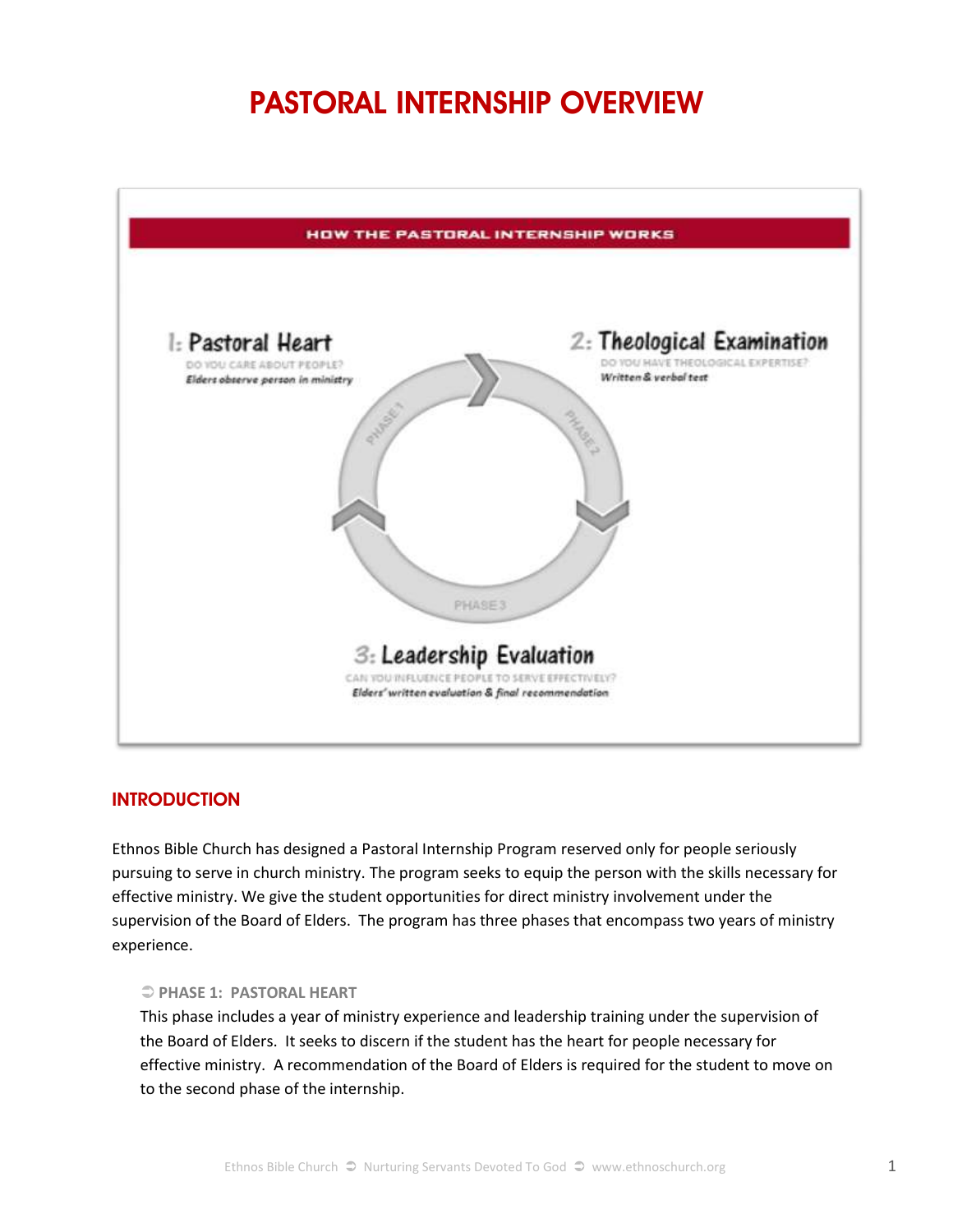#### **PHASE 2: THEOLOGICAL EXAMINATION**

This phase takes place on the first part of the second year of internship. It seeks to discern if the student has the biblical and theological expertise necessary for effective ministry. It consists of a written and verbal examination that takes an average of 3 months to complete.

*Pre-requisite: Successful completion of phase 1.* 

#### **PHASE 3: LEADERSHIP EVALUATION**

This phase takes place during the last part of the second year. It seeks to discern if the student has the pastoral leadership skills necessary for effective ministry. It consists of an objective evaluation and final interview with the board of Elders and other church leaders that have observed the student in ministry. *Pre-requisite: Successful completion of phase 2.* 

#### **1. SKILLS ASSESSED**

The pastoral internship program seeks to assess the candidate's skills in three key areas required for effective pastoral ministry. After observing the candidate in different ministry settings, the Board of Elders is now able to objectively evaluate the leadership skills in the three areas defined below.



#### A. LOVE FOR PEOPLE:

The pastor must interact with people in a way that shows care and makes them feel loved. *(The person who fails this section of the assessment may not continue in this program).* 

#### B. TEACHING SKILLS:

The pastor must teach God's word in a way that leads to understanding and facilitates transformation.

#### C. ORGANIZATIONAL SKILLS:

The pastor must be able to provide ministry direction and mobilize God's people to serve God effectively.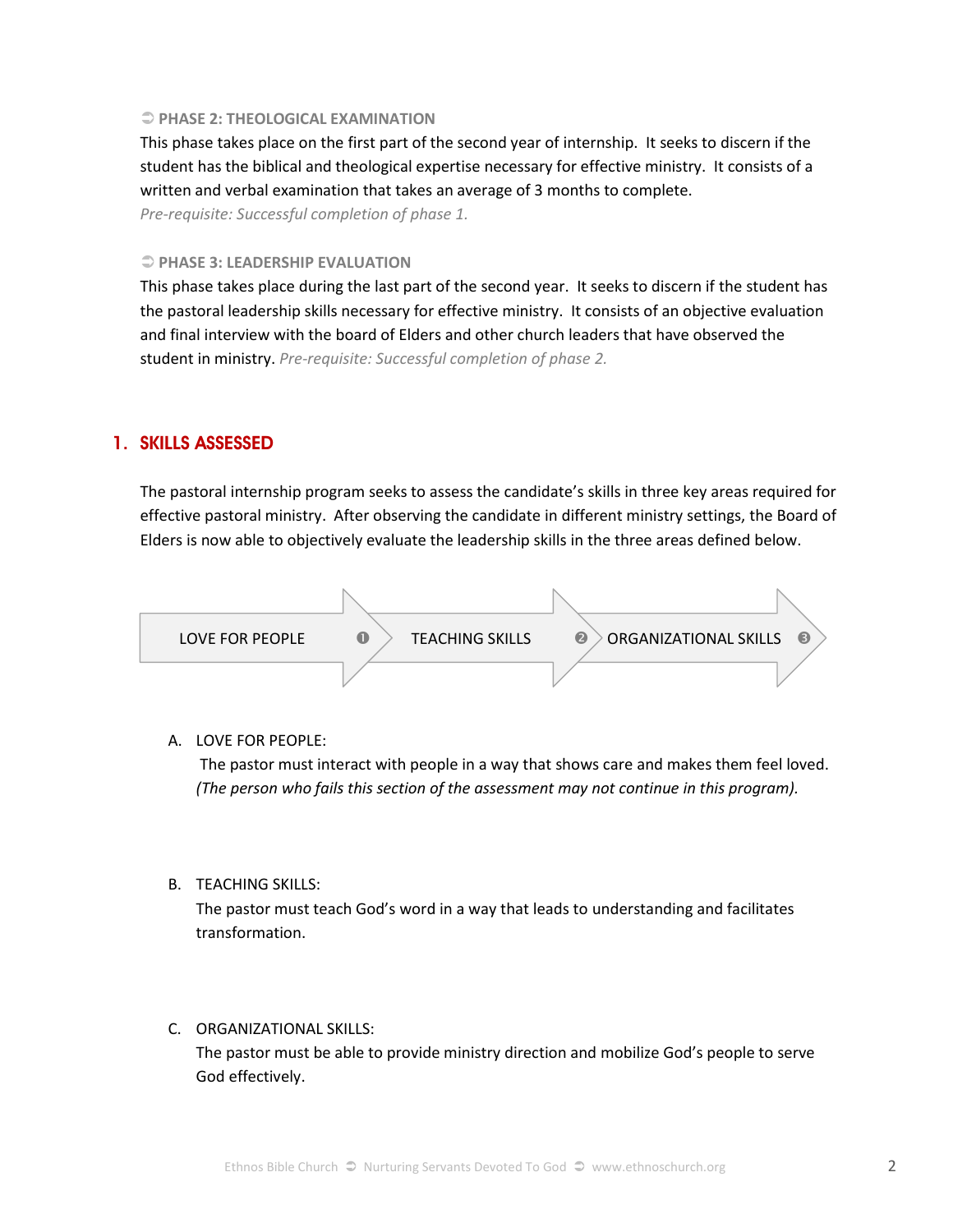#### **2. CERTIFICATION FOR MINISTRY**

Upon completion of this internship program, the student will receive a diploma certifying that the candidate has demonstrated the ministry skills needed for Christian ministry. There are two types of certification that the Elder Board may recommend based on the results of this evaluation. These two types of diplomas are described below.

#### A. MINISTRY CERTIFICATION

#### **AREA OF MINISTRY:**

This diploma certifies that the person has demonstrated ministry skills useful for a broad area of ministries (excluding Senior Pastoral Leadership) that do not require complex organizational skills.

#### $\supset Q$ **UALIFICATIONS:**

In addition to passing the Biblical and Theological Examination, the candidate must excel in sections A and B of the Leadership Evaluation (*love for people and teaching skills*).

#### B. PASTORAL LEADERSHIP CERTIFICATION

#### **AREA OF MINISTRY:**

This diploma certifies that the person has demonstrated pastoral and administrative skills needed for the effective Senior Pastoral Leadership of the local church.

#### $\supset Q$  QUALIFICATIONS:

In addition to passing the Biblical and Theological Examination, the candidate must excel in sections A, B, and C of the Leadership Evaluation (*love for people, teaching skills, and organizational skills*).

#### **3. TRAINING SESSIONS**

In addition to personal feedback, the Internship program provides sessions to equip the student with understanding in key areas of ministry: Dynamics of Leadership, Evangelism and Discipleship, Marriage Counseling, and Cultural Dynamics. With over a decade of ministry experience, our leading Pastor teaches these sessions throughout the two years of the internship.

#### **4. EVALUATION FORMS**

There are three forms used in the internship to evaluate the student. They focus on evaluating biblical and theological expertise as well as pastoral leadership skills.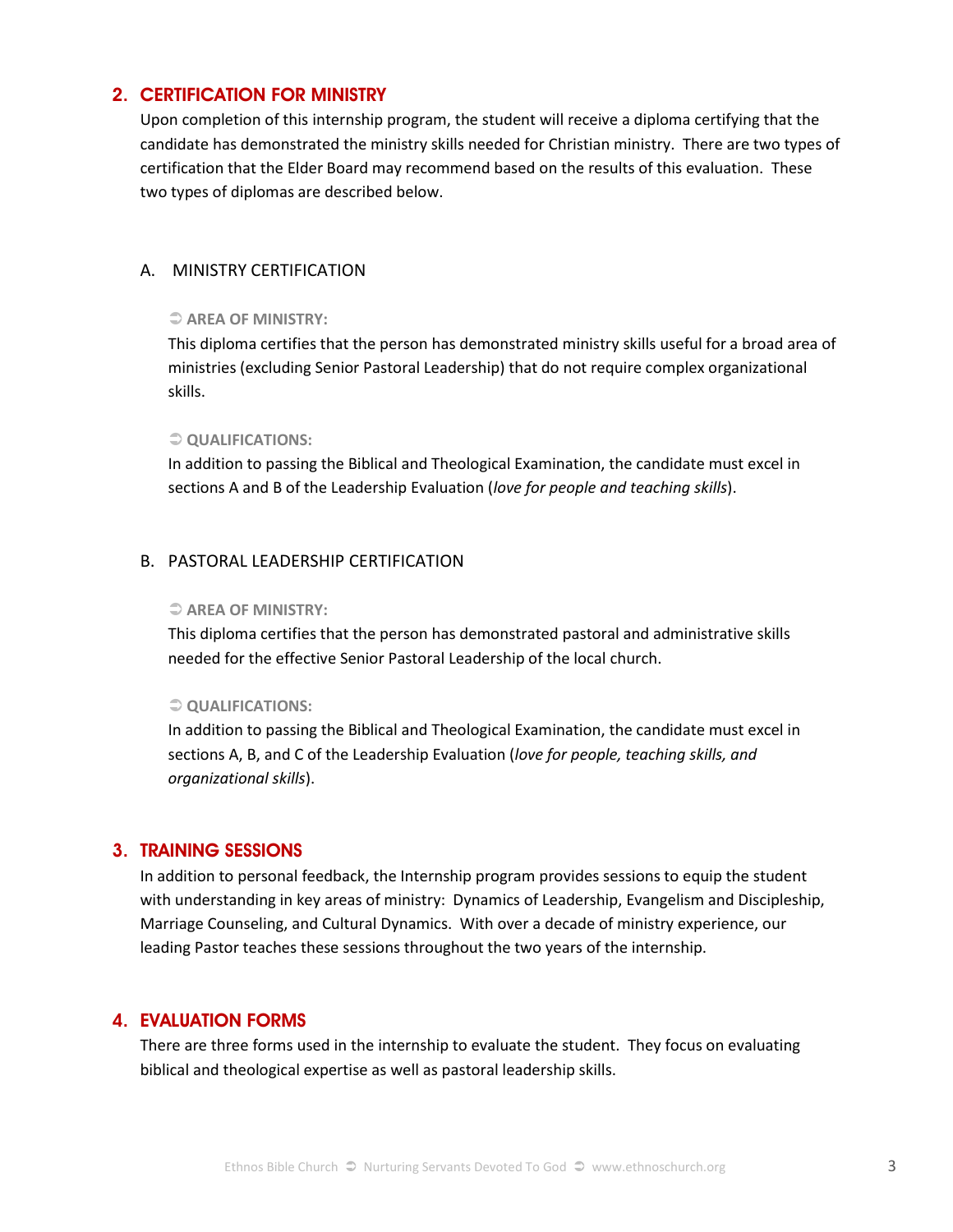### **BIBLICAL & THEOLOGICAL EXAMINATION**

Do you have the biblical understanding needed for effective ministry?

Name of Examination Board Member:\_\_\_\_\_\_\_\_\_\_\_\_\_\_\_\_\_\_\_\_\_\_\_\_\_\_\_\_\_\_\_\_\_\_\_\_\_\_\_\_\_\_\_\_\_\_\_\_\_\_\_

|                | <b>CATEGORIES</b>                                                                                   | <b>Unacceptable</b>        | <b>Concerning</b> | <b>Very Poor</b> | Poor | Lacking | <b>Passable</b> | <b>Acceptable</b> | Good | <b>Very Good</b> | Outstanding |
|----------------|-----------------------------------------------------------------------------------------------------|----------------------------|-------------------|------------------|------|---------|-----------------|-------------------|------|------------------|-------------|
|                |                                                                                                     | 1                          | 2                 | 3                | 4    | 5       | 6               | $\overline{7}$    | 8    | 9                | 10          |
| A              | <b>ESSENTIALS OF THE CHRISTIAN FAITH</b>                                                            |                            |                   |                  |      |         |                 |                   |      |                  |             |
| 1              | He has a solid understanding of the doctrine of the Bible (Inspiration,                             |                            |                   |                  |      |         |                 |                   |      |                  |             |
|                | Inerrancy, and Canonicity)                                                                          |                            |                   |                  |      |         |                 |                   |      |                  |             |
| 2              | He has a solid understanding of the doctrine of the Trinity.                                        |                            |                   |                  |      |         |                 |                   |      |                  |             |
| 3              | He has a solid understanding of the doctrine of Salvation.                                          |                            |                   |                  |      |         |                 |                   |      |                  |             |
| 4              | He has a solid understanding of the nature and work of Jesus.                                       |                            |                   |                  |      |         |                 |                   |      |                  |             |
| 5              | He has a solid understanding of the nature and work                                                 |                            |                   |                  |      |         |                 |                   |      |                  |             |
|                | of the Holy Spirit.                                                                                 |                            |                   |                  |      |         |                 |                   |      |                  |             |
| B              | <b>BIBLICAL AND THEOLOGICAL EXPERTISE</b>                                                           |                            |                   |                  |      |         |                 |                   |      |                  |             |
| 1              | He shows a satisfying level of Biblical knowledge.                                                  |                            |                   |                  |      |         |                 |                   |      |                  |             |
| 2              | He shows a satisfying level of Theological knowledge.                                               |                            |                   |                  |      |         |                 |                   |      |                  |             |
| 3              | He shows a satisfying level of knowledge of Church History.                                         |                            |                   |                  |      |         |                 |                   |      |                  |             |
| 4              | He explains his views clearly.                                                                      |                            |                   |                  |      |         |                 |                   |      |                  |             |
| 5              | His arguments have logical cohesion.                                                                |                            |                   |                  |      |         |                 |                   |      |                  |             |
| 6              | His answers portray expertise that inspires confidence.                                             |                            |                   |                  |      |         |                 |                   |      |                  |             |
| C              | <b>RECOMMENDATION</b>                                                                               |                            |                   |                  |      |         |                 |                   |      |                  |             |
| 1              | He has shown a level of theological expertise                                                       |                            |                   |                  |      |         |                 |                   |      |                  |             |
|                | fit for pastoral ministry.                                                                          |                            |                   | $\square$ Yes    |      |         | $\square$ No    |                   |      |                  |             |
| $\overline{2}$ | His biblical and theological views are sound                                                        |                            |                   |                  |      |         |                 |                   |      |                  |             |
|                | and in accordance with Orthodoxy.                                                                   | $\Box$ Yes<br>$\square$ No |                   |                  |      |         |                 |                   |      |                  |             |
| D              | <b>REJECTION</b>                                                                                    |                            |                   |                  |      |         |                 |                   |      |                  |             |
| 1              | He lacks the level of theological expertise                                                         |                            |                   |                  |      |         |                 |                   |      |                  |             |
|                | required for pastoral ministry.                                                                     |                            |                   | $\square$ Yes    |      |         | $\Box$ No       |                   |      |                  |             |
| 2              | He has biblical or theological views that are heretical.                                            |                            |                   |                  |      |         |                 |                   |      |                  |             |
|                |                                                                                                     |                            |                   | $\Box$ Yes       |      |         | $\Box$ No       |                   |      |                  |             |
|                | /10<br><b>FINAL SCORE</b>                                                                           |                            |                   |                  |      |         |                 |                   |      |                  |             |
|                | (Add all the numerical values given in your answers and divide them by the equal number of answers) |                            |                   |                  |      |         |                 |                   |      |                  |             |
|                | <b>SPECIAL COMMENTS</b>                                                                             |                            |                   |                  |      |         |                 |                   |      |                  |             |
|                |                                                                                                     |                            |                   |                  |      |         |                 |                   |      |                  |             |
|                |                                                                                                     |                            |                   |                  |      |         |                 |                   |      |                  |             |
|                |                                                                                                     |                            |                   |                  |      |         |                 |                   |      |                  |             |
|                |                                                                                                     |                            |                   |                  |      |         |                 |                   |      |                  |             |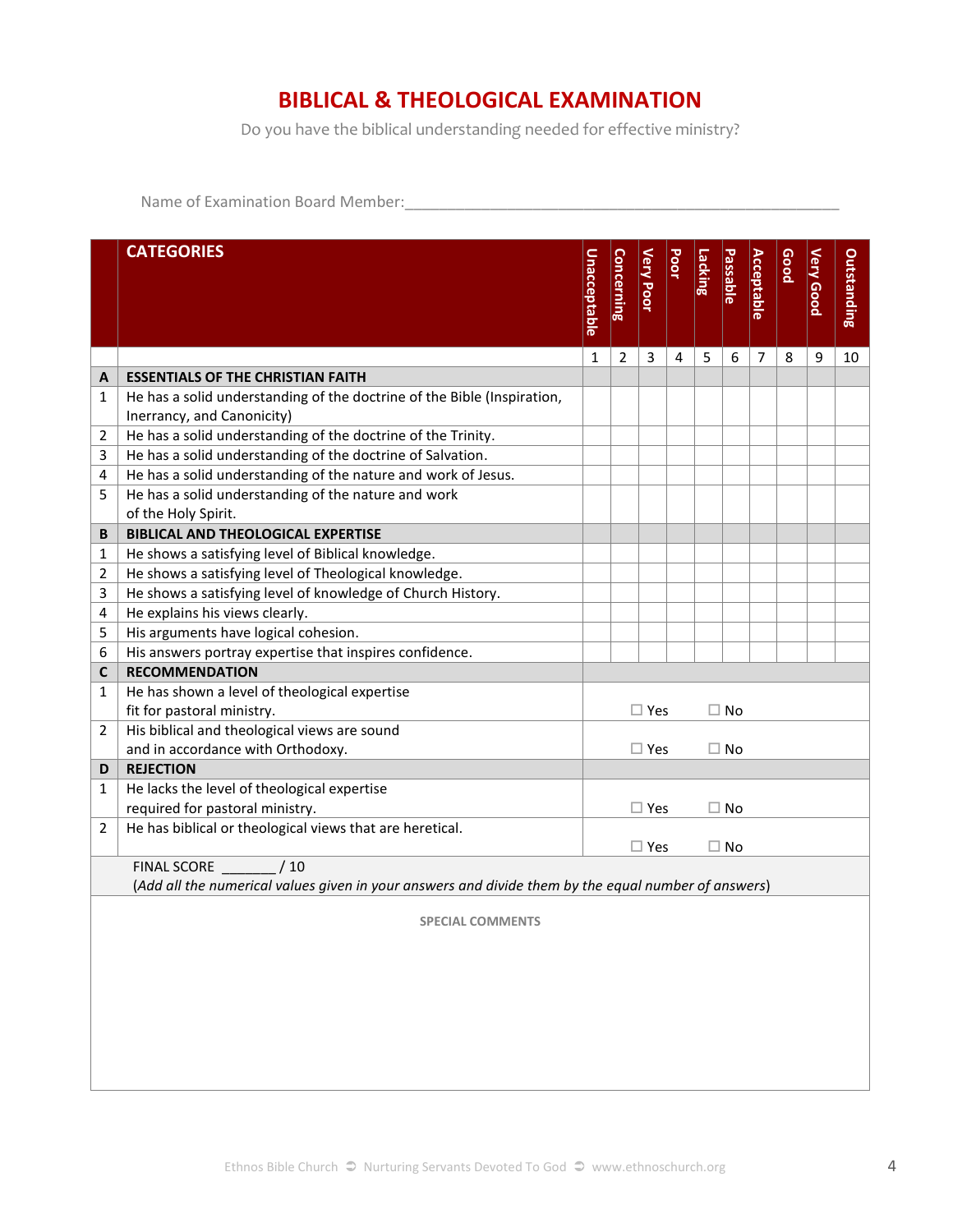## **PASTORAL LEADERSHIP EVALUATION**

Do you have the leadership skills needed for effective ministry?

**Name**:\_\_\_\_\_\_\_\_\_\_\_\_\_\_\_\_\_\_\_\_\_\_\_\_\_\_\_\_\_\_\_\_\_\_\_\_\_\_\_\_\_\_\_\_\_\_\_\_\_\_\_\_\_\_\_\_\_\_\_\_\_\_\_\_\_

**Relationship with candidate:** □ Elder □ Ministry leader □ Team member □ Spouse

| $\overline{A}$ | <b>LOVE FOR PEOPLE:</b><br>THE PASTOR AS A SHEPHERD                                                                              | ξ | <b>Unacceptable</b> | <b>Concerning</b> | <b>Very Poor</b> | Poor           | Inconsistent | <b>Passable</b> | <b>Acceptable</b> | <b>Good</b> | <b>Very Good</b> | <b>Outstanding</b> |
|----------------|----------------------------------------------------------------------------------------------------------------------------------|---|---------------------|-------------------|------------------|----------------|--------------|-----------------|-------------------|-------------|------------------|--------------------|
|                |                                                                                                                                  |   |                     |                   |                  |                |              |                 |                   |             |                  |                    |
|                | The pastor must show care for people and make them feel loved.                                                                   | ? | $\mathbf{1}$        | $\overline{2}$    | $\overline{3}$   | $\overline{4}$ | 5            | 6               | $\overline{7}$    | 8           | 9                | 10                 |
| $\mathbf{1}$   | He is a good listener and encourager, making people feel<br>supported and loved.                                                 | P | 1                   | 2                 | 3                | 4              | 5            | 6               | 7                 | 8           | $\mathcal G$     | 10                 |
| $\overline{2}$ | He gives accurate biblical counsel to people in need of<br>discernment and inspires trust by keeping confidentiality.            | ĥ | 1                   | $\overline{2}$    | 3                | $\Delta$       | 5            | 6               | 7                 | 8           | 9                | 10                 |
| 3              | He knows how to counsel marriages based on biblical convictions,                                                                 | P | 1                   | $\overline{2}$    | 3                | $\Delta$       | 5            | 6               | 7                 | 8           | 9                | 10                 |
|                | having his own marriage as an example worth following.                                                                           |   |                     |                   |                  |                |              |                 |                   |             |                  |                    |
| 4              | He lovingly and patiently confronts people in need of correction,                                                                | ŗ | 1                   | $\overline{2}$    | 3                | 4              | 5            | 6               | 7                 | 8           | 9                | 10                 |
|                | never sacrificing truth for convenience or church politics.                                                                      |   |                     |                   |                  |                |              |                 |                   |             |                  |                    |
| 5              | He is approachable and personable, reachable when needed and<br>reliable with appointments.                                      | P | 1                   | 2                 | 3                | $\Delta$       | 5            | 6               | 7                 | 8           | 9                | 10                 |
| 6              | He responds to emails, phone calls, or messages in a timely<br>manner.                                                           | ĥ | 1                   | $\overline{2}$    | 3                | $\Delta$       | 5            | 6               | 7                 | 8           | 9                | 10                 |
| $\overline{7}$ | His marriage and personal life show spiritual, emotional, and<br>social maturity worth imitating.                                | ŗ | $\mathbf 1$         | $\overline{2}$    | 3                | 4              | 5            | 6               | 7                 | 8           | $\mathcal G$     | 10                 |
| 8              | He treats people with respect and knows how to interact well<br>with the opposite sex.                                           | P | 1                   | $\overline{2}$    | 3                | $\triangle$    | 5            | 6               | 7                 | 8           | 9                | 10                 |
| 9              | He keeps a professional appearance and a healthy interaction<br>with people.                                                     | P | $\mathbf 1$         | $\overline{2}$    | 3                | 4              | 5            | 6               | 7                 | 8           | 9                | 10                 |
| 10             | He is not uptight, but knows how to laugh and joke properly.                                                                     | ŗ | $\mathbf 1$         | $\overline{2}$    | 3                | 4              | 5            | 6               | 7                 | 8           | $\mathcal G$     | 10                 |
|                | <b>FINAL SCORE</b><br>/10<br>(Add all the numerical values given in your answers and divide them by the equal number of answers) |   |                     |                   |                  |                |              |                 |                   |             |                  |                    |
|                |                                                                                                                                  |   |                     |                   |                  |                |              |                 |                   |             |                  |                    |
|                | <b>SPECIAL COMMENTS ABOUT THESE MINISTRY SKILLS:</b>                                                                             |   |                     |                   |                  |                |              |                 |                   |             |                  |                    |
|                |                                                                                                                                  |   |                     |                   |                  |                |              |                 |                   |             |                  |                    |
|                |                                                                                                                                  |   |                     |                   |                  |                |              |                 |                   |             |                  |                    |
|                |                                                                                                                                  |   |                     |                   |                  |                |              |                 |                   |             |                  |                    |
|                |                                                                                                                                  |   |                     |                   |                  |                |              |                 |                   |             |                  |                    |
|                |                                                                                                                                  |   |                     |                   |                  |                |              |                 |                   |             |                  |                    |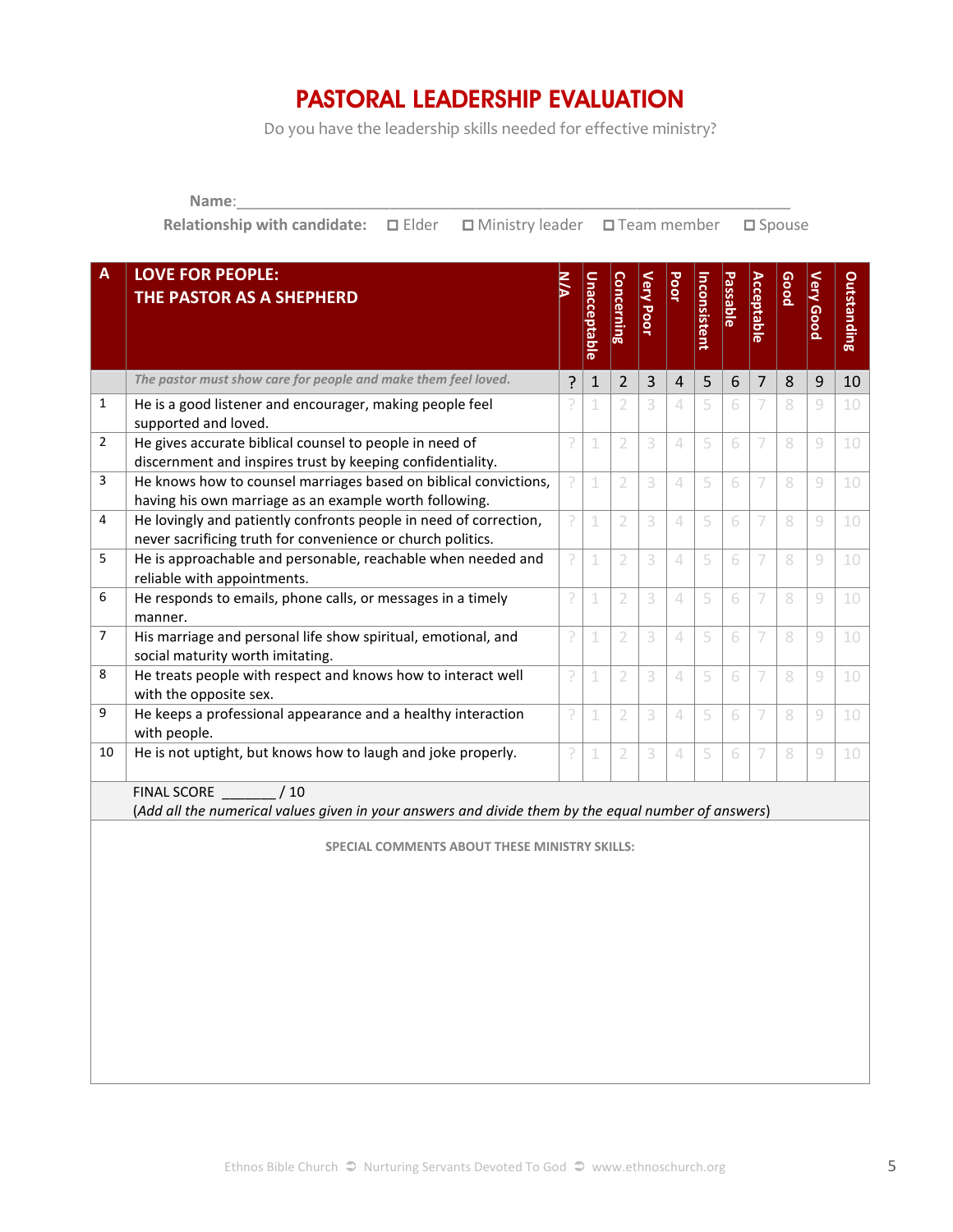| B              | <b>TEACHING SKILLS:</b><br>THE PASTOR AS A TEACHER                                                                                                                                | ž | <b>Unacceptable</b> | Concerning     | <b>Very Poor</b> | Poor                     | Inconsistent | <b>Passable</b> | <b>Acceptable</b> | Good | <b>Very Good</b> | Outstanding |
|----------------|-----------------------------------------------------------------------------------------------------------------------------------------------------------------------------------|---|---------------------|----------------|------------------|--------------------------|--------------|-----------------|-------------------|------|------------------|-------------|
|                | The pastor must teach God's word in a way that leads to understanding<br>and facilitates transformation.                                                                          | ? | $\mathbf 1$         | $\overline{2}$ | 3                | $\overline{4}$           | 5            | 6               | $\overline{7}$    | 8    | 9                | 10          |
| 1              | His displays a solid biblical & theological understanding that<br>inspires trust.                                                                                                 | P | 1                   | 2              | 3                | $\overline{4}$           | 5            | 6               |                   | 8    | 9                | 10          |
| $\overline{2}$ | He explains and defends biblical doctrine with cohesion.                                                                                                                          | ŗ | 1                   | $\overline{2}$ | 3                | $\Delta$                 | 5            | 6               | 7                 | 8    | $\mathcal G$     | 10          |
| 3              | He proclaims biblical truth with authority and clarity.                                                                                                                           | P | 1                   | 2              | 3                | $\triangle$              | 5            | 6               | 7                 | 8    | $\mathcal G$     | 10          |
| 4              | His teaching is relevant, enabling people to understand & apply<br>God's word in their daily lives.                                                                               | ŗ | 1                   | 2              | 3                | $\overline{4}$           | 5            | 6               | 7                 | 8    | $\mathcal G$     | 10          |
| 5              | His teaching is engaging.                                                                                                                                                         | ŗ | 1                   | 2              | 3                | $\angle$                 | 5            | 6               | 7                 | 8    | 9                | 10          |
| 6              | He is well prepared when teaching or preaching.                                                                                                                                   | ŗ | 1                   | $\overline{2}$ | 3                | $\overline{\mathcal{A}}$ | 5            | 6               | 7                 | 8    | $\mathcal G$     | 10          |
| $\overline{7}$ | His life is consistent with his teaching.                                                                                                                                         | ŗ | 1                   | $\overline{2}$ | 3                | $\Delta$                 | 5            | 6               | 7                 | 8    | $\mathcal G$     | 10          |
| 8              | He displays a godly character worth imitating.                                                                                                                                    | ŗ | 1                   | 2              | 3                | 4                        | 5            | 6               | 7                 | 8    | 9                | 10          |
| 9              | He knows how to explain the gospel in a way that engages the<br>unbeliever and leads to understanding.                                                                            | ŗ | 1                   | 2              | 3                | $\overline{\mathcal{A}}$ | 5            | 6               | 7                 | 8    | $\mathcal G$     | 10          |
| 10             | He knows how to disciple people through mentorship.                                                                                                                               | P | 1                   | $\overline{2}$ | 3                | $\Delta$                 | 5            | 6               | 7                 | 8    | $\mathcal G$     | 10          |
|                | <b>FINAL SCORE</b><br>/10<br>(Add all the numerical values given in your answers and divide them by the equal number of answers)<br>SPECIAL COMMENTS ABOUT THESE MINISTRY SKILLS: |   |                     |                |                  |                          |              |                 |                   |      |                  |             |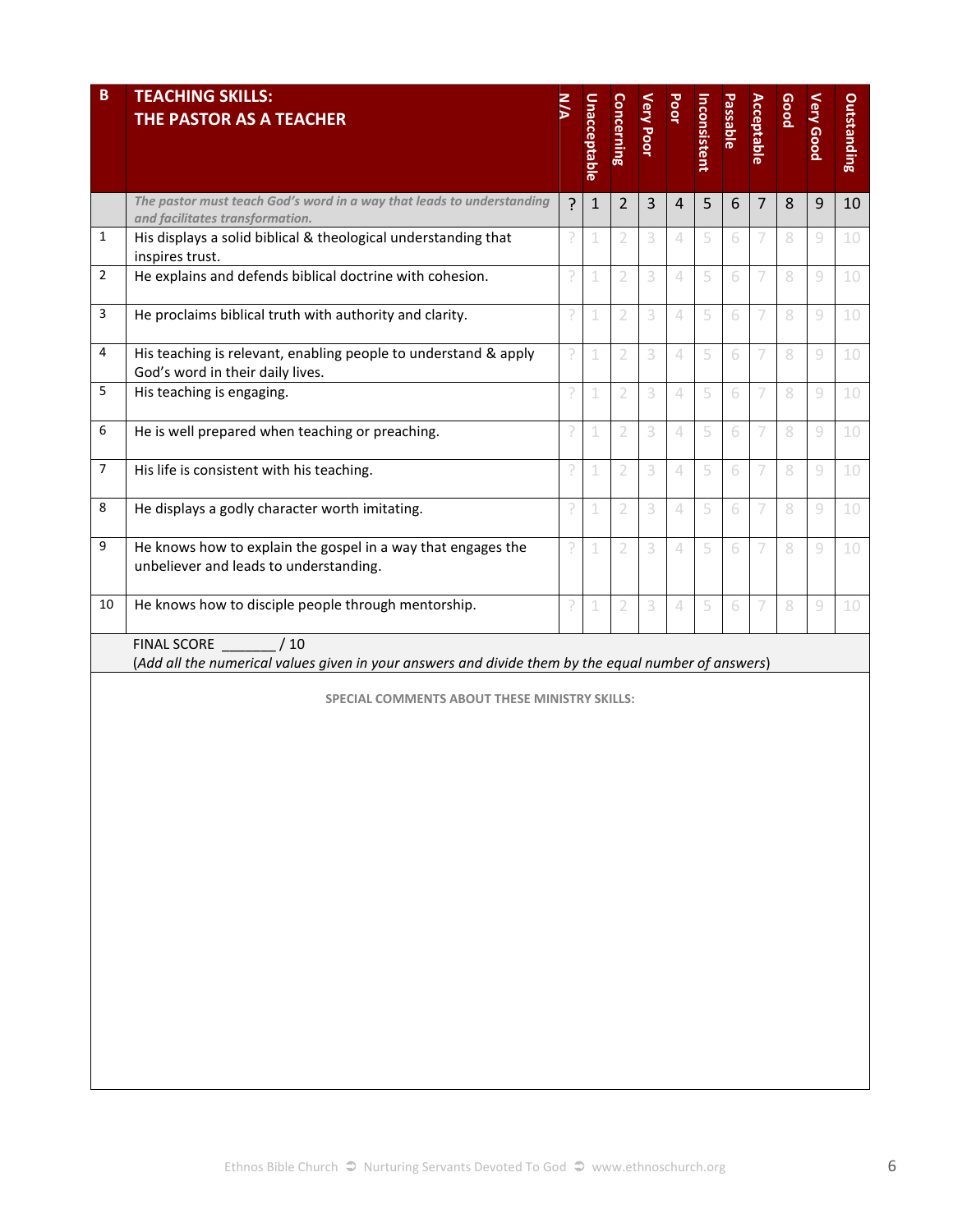| C  | <b>ORGANIZATIONAL SKILLS:</b><br>THE PASTOR AS AN OVERSEER                                                                       |   | <b>Unacceptable</b> | <b>Concerning</b> | Very Poor | Poor     | Inconsistent | Passable | <b>Acceptable</b> | <b>Good</b> | <b>Very Good</b> | <b>Outstanding</b> |
|----|----------------------------------------------------------------------------------------------------------------------------------|---|---------------------|-------------------|-----------|----------|--------------|----------|-------------------|-------------|------------------|--------------------|
|    | The pastor must be able to provide ministry direction and mobilize                                                               | ? | $\mathbf{1}$        | 2                 | 3         | 4        | 5            | 6        | 7                 | 8           | 9                | 10                 |
| 1  | God's people to serve God effectively.<br>When leading, he has a clear idea of what needs to be done and                         | ŗ |                     | 2                 | 3         | $\Delta$ | 5            | 6        |                   | 8           | 9                | 10                 |
|    | the ability to make it happen.                                                                                                   |   |                     |                   |           |          |              |          |                   |             |                  |                    |
| 2  | He communicates his ideas with clarity and conviction, inspiring                                                                 | P | 1                   | 2                 | 3         | $\Delta$ | 5            | 6        |                   | 8           | 9                | 10                 |
|    | trust and motivating people to action.                                                                                           |   |                     |                   |           |          |              |          |                   |             |                  |                    |
| 3  | He displays a healthy self-esteem; he is teachable, humble, quick                                                                | P | 1                   | 2                 | 3         | $\Delta$ | 5            | 6        | 7                 | 8           | 9                | 10                 |
|    | to own his mistakes & apologize, and welcomes criticism as an                                                                    |   |                     |                   |           |          |              |          |                   |             |                  |                    |
| 4  | opportunity for growth.                                                                                                          |   |                     |                   |           |          |              |          |                   |             |                  |                    |
|    | He displays a genuine desire to build God's kingdom rather than<br>his own, never putting others down but valuing other people's | ŗ | 1                   | 2                 | 3         | $\Delta$ | 5            | 6        |                   | 8           | 9                | 10                 |
|    | abilities as an asset to the team.                                                                                               |   |                     |                   |           |          |              |          |                   |             |                  |                    |
| 5  | He is able to interact with opposing ideas in a healthy and non-                                                                 | 9 | 1                   | 2                 | 3         | $\Delta$ | 5            | 6        | 7                 | 8           | 9                | 10                 |
|    | manipulative way, valuing the input of people from the team.                                                                     |   |                     |                   |           |          |              |          |                   |             |                  |                    |
| 6  | He makes people working with him feel valued, never showing                                                                      | P | 1                   | 2                 | 3         | $\Delta$ | 5            | 6        |                   | 8           | 9                | 10                 |
|    | favoritism or enmity, and solving interpersonal conflicts with                                                                   |   |                     |                   |           |          |              |          |                   |             |                  |                    |
|    | godliness.                                                                                                                       |   |                     |                   |           |          |              |          |                   |             |                  |                    |
| 7  | He displays good judgment, proposing intelligent solutions,                                                                      | ŗ | 1                   | 2                 | 3         | $\Delta$ | 5            | 6        |                   | 8           | 9                | 10                 |
|    | ensuring effective execution, and managing resources wisely.                                                                     |   |                     |                   |           |          |              |          |                   |             |                  |                    |
| 8  | He manages time well, planning in advance, showing initiative,                                                                   | P | 1                   | 2                 | 3         | $\Delta$ | 5            | 6        | 7                 | 8           | 9                | 10                 |
| 9  | and avoiding procrastination.                                                                                                    |   |                     |                   |           |          |              |          |                   |             |                  |                    |
|    | He is creative and implements changes that are intelligently<br>thought through.                                                 | ŗ | 1                   | 2                 | 3         | $\Delta$ | 5            | 6        | 7                 | 8           | 9                | 10                 |
| 10 | He serves with his best effort, avoiding mediocrity and pursuing                                                                 | P | 1                   | 2                 | 3         | $\Delta$ | 5            | 6        |                   | 8           | 9                | 10                 |
|    | excellence in all of his endeavors.                                                                                              |   |                     |                   |           |          |              |          |                   |             |                  |                    |
|    | <b>FINAL SCORE</b><br>/10                                                                                                        |   |                     |                   |           |          |              |          |                   |             |                  |                    |
|    | (Add all the numerical values given in your answers and divide them by the equal number of answers)                              |   |                     |                   |           |          |              |          |                   |             |                  |                    |
|    | SPECIAL COMMENTS ABOUT THESE MINISTRY SKILLS:                                                                                    |   |                     |                   |           |          |              |          |                   |             |                  |                    |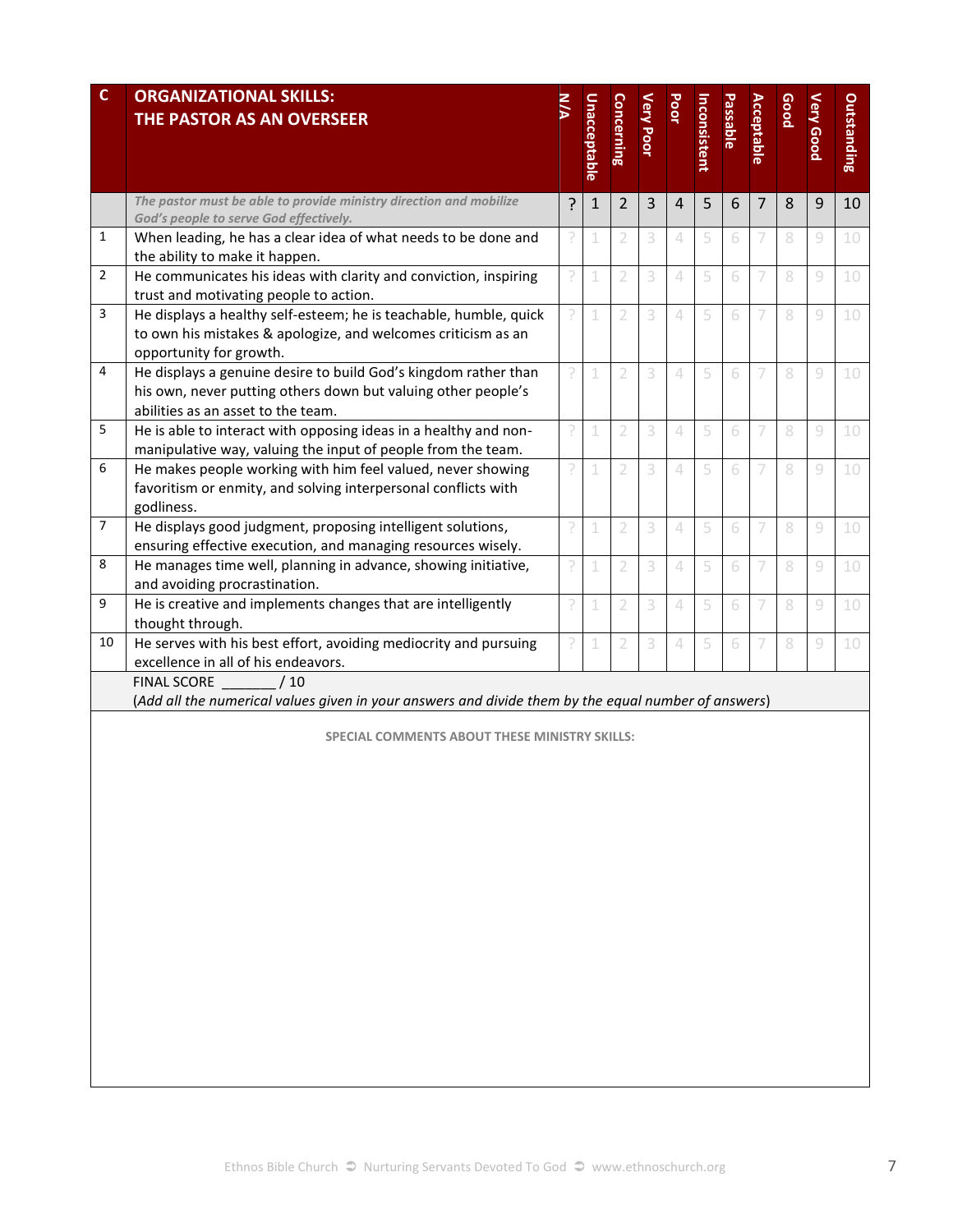**After sharing your evaluation and discussing it with the Elder Board, provide your final assessment:** 

| D              | <b>FINAL ASSESSMENT</b>                                                   |                               |         |
|----------------|---------------------------------------------------------------------------|-------------------------------|---------|
|                |                                                                           |                               |         |
| $\mathbf{1}$   | He has the character required for pastoral ministry                       | $\square$ Yes                 | No<br>П |
| $\overline{2}$ | He has the love for people required for pastoral ministry                 | $\square$ Yes                 | No<br>н |
| 3              | He has the teaching skills required for pastoral ministry                 | $\square$ Yes                 | No<br>н |
| 4              | He has the leadership skills required for pastoral ministry               | $\square$ Yes                 | No<br>П |
|                | <b>MY FINAL RECOMMENDATION:</b><br>(This section is only for Elder Board) |                               |         |
|                | Select the recommended diploma: $\Box$ Ministry Diploma                   | □ Pastoral Leadership Diploma |         |

**"To the best of my knowledge, I have answered this assessment with all honesty and objectivity, and my final recommendation reflects my convictions accurately."**

| Name:      |  |
|------------|--|
| Date:      |  |
| Signature: |  |